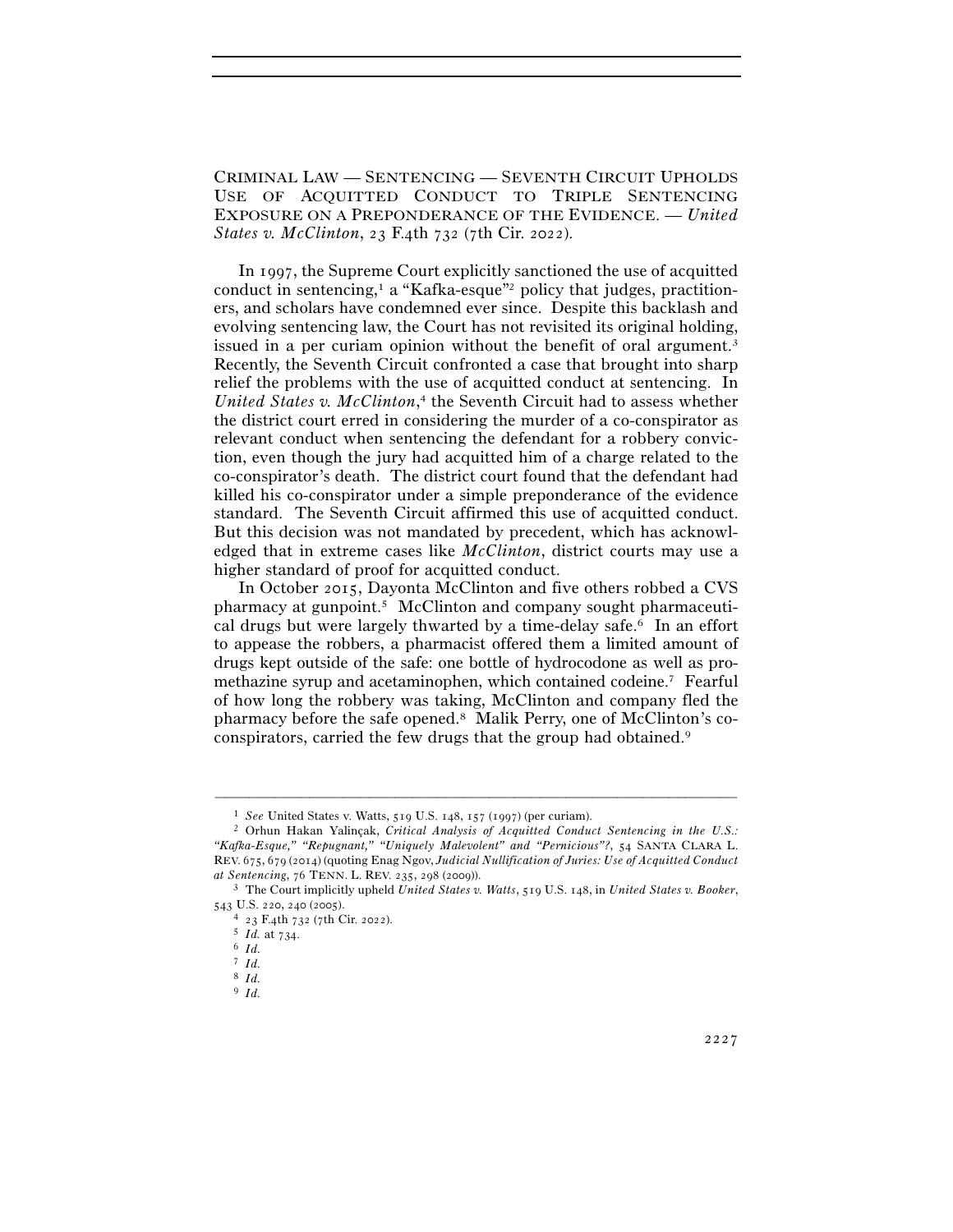2228 *HARVARD LAW REVIEW* [Vol. 135:<sup>2227</sup>

 After leaving the pharmacy, McClinton allegedly shot Perry.10 According to the government, the group had driven to a nearby alley where they intended to split the drugs after leaving the pharmacy.<sup>11</sup> Perry, in possession of the drugs, allegedly left the car and proclaimed: "Ain't nobody getting none."12 The government alleged that McClinton followed Perry, shot him in the back four times, took the drugs, and fled.13 At the time, McClinton was just shy of his eighteenth birthday.

 In 2017, the United States filed a juvenile complaint against McClinton.14 The government then moved to transfer McClinton to adult court, and the motion was granted.15 McClinton was indicted on four counts: robbery of the CVS; brandishing a firearm during the CVS robbery; robbery of Perry; and using a firearm during and in relation to the robbery of Perry, causing death.16 After a three-day trial, a jury found McClinton guilty of the first two counts but acquitted him of robbing Perry and causing Perry's death in the course of that robbery.17

 In the sentencing proceeding, the government requested that the district court consider Perry's death "relevant conduct" that should enhance McClinton's sentence.<sup>18</sup> McClinton objected, arguing that the government had not met its burden of proving that he had caused Perry's death, especially given the jury's acquittal.19

The district court disagreed with McClinton. The court found that because Perry's murder occurred in close proximity to the robbery — in both a spatial and temporal sense — Perry's murder occurred in the course of the conduct for which McClinton had been convicted and for which he was now being sentenced.<sup>20</sup>

 The district court noted that there was no conflict between the jury's acquittal of McClinton and the district court's consideration of Perry's murder.<sup>21</sup> McClinton was found not guilty on the charge of using a firearm during and in relation to the robbery of Perry, causing death.22 The district court argued that the jury "did not consider a charge of

<sup>10</sup> *Id.*

<sup>11</sup> Brief of the United States at 5, *McClinton*, 23 F.4th 732 (7th Cir. 2022) (No. 20-<sup>2860</sup>). 12 Transcript of Sentencing at 18–19, United States v. McClinton, No. 18-cr-00252 (S.D. Ind. Dec. 7, 2020).<br>
<sup>13</sup> *Id.* at 18.<br>
<sup>14</sup> Criminal Complaint at 1, United States v. D.D.M., No. 17-mj-00297 (S.D. Ind. Apr. 21, 2017).<br>
<sup>15</sup> Entry on United States' Motion for Transfer at 4, *D.D.M.*, No. 17-mj-00297.<br>
<sup>16</sup>

<sup>18</sup> U.S.C. §§ 1951(a); 924(c)(1)(A)(ii); and 924(j)(1).<br><sup>17</sup> Trial Transcript at 477–80, *McClinton*, No. 18-cr-00252 (S.D. Ind. Apr. 24, 2020).<br><sup>18</sup> Defendant's Sentencing Memorandum at 2, *McClinton*, No. 18-cr-00252 (S.

<sup>2020).&</sup>lt;br> $19$  *Id.* at  $2-4$ .

<sup>19</sup> *Id.* at 2–<sup>4</sup>. 20 Transcript of Sentencing, *supra* note 12, at 19–<sup>21</sup>. 21 *Id.* at <sup>19</sup>. 22 *Id.* at 21.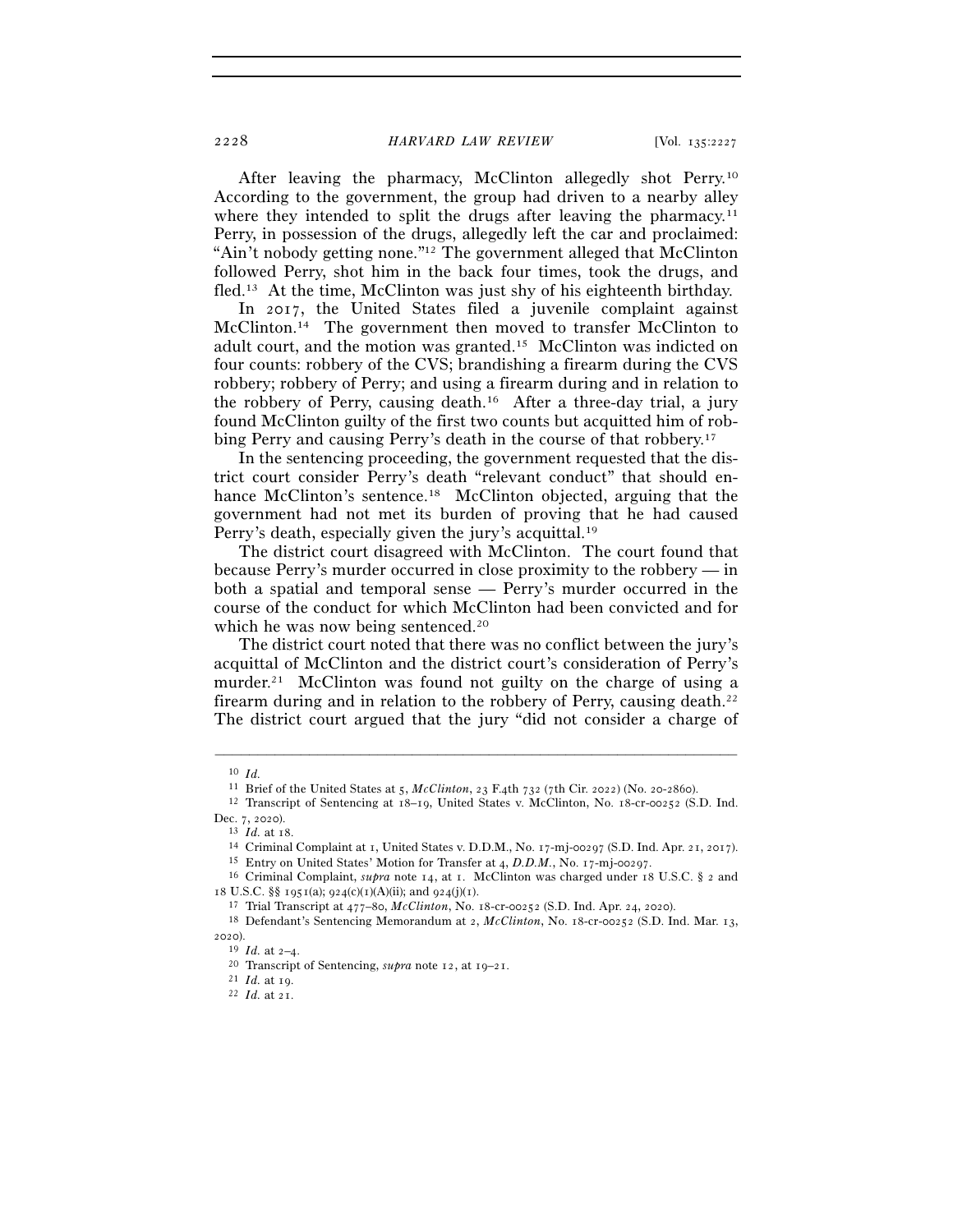## <sup>2022</sup>] *RECENT CASES* 2229

murder,"23 and they might have thought "that Mr. McClinton did not attempt to rob Mr. Perry, that he just shot him. And that would have been a homicide, which he was not charged with."24

The charges for which McClinton was convicted brought him to a level twenty-three offense under the Federal Sentencing Guidelines, but by considering Perry's death, McClinton's offense level was raised to a forty-three<sup>25</sup> — forty-three is the highest possible level, with a suggested prison sentence of life.26 Had the district court not considered Perry's death, McClinton's guidelines range would have been fifty-seven to seventy-one months.27 However, by including consideration of Perry's death and taking into account the statutory maximum for the charges on which McClinton was convicted, the guideline sentence increased to 240 months, plus eighty-four months for the gun charge.28 The district court sentenced him to 228 months, or nineteen years, of incarceration.29

 The Seventh Circuit affirmed. In a short, unanimous decision, Judge Rovner30 stated that *United States v. Watts*31 allows a sentencing court to consider acquitted conduct "so long as that conduct has been proved by a preponderance of the evidence."<sup>32</sup> However, the court made clear that "McClinton's contention [was] not frivolous" and "preserves for Supreme Court review an argument that has garnered increasing support among many circuit court judges and Supreme Court Justices, who in dissenting and concurring opinions, have questioned the fairness and constitutionality of allowing courts to factor acquitted conduct into sentencing calculations."33 Judge Rovner documented myriad opinions in which judges have expressed hesitation and concern in applying *Watts* to allow acquitted conduct to be considered at sentencing,34 but she reiterated that the court was bound by Supreme Court precedent.35

 The Seventh Circuit further concluded that finding Perry's murder to be relevant conduct was not clear error.36 Under the U.S. Sentencing Guidelines, when multiple people are a part of a criminal activity, relevant conduct must be in furtherance of the criminal activity and have

 $\frac{23}{24}$  *Id.* at 19.

<sup>24</sup> *Id.* at <sup>19</sup>. 25 *Id.* at <sup>22</sup>. 26 U.S. SENT'G GUIDELINES MANUAL ch. 5, pt. A (U.S. SENT'G COMM'N <sup>2021</sup>). 27 *Id.*

<sup>&</sup>lt;sup>28</sup> Transcript of Sentencing, *supra* note 12, at 23.<br>
<sup>29</sup> McClinton, 23 F.4th at 734–35.<br>
<sup>30</sup> Judge Rovner was joined by Judges Easterbrook and Wood.<br>
<sup>31</sup> 519 U.S. 148 (1997) (per curiam).<br>
<sup>32</sup> McClinton, 23 F.4th a

<sup>34</sup> *Id.*

<sup>35</sup> *Id.*

<sup>36</sup> *Id.* at 736.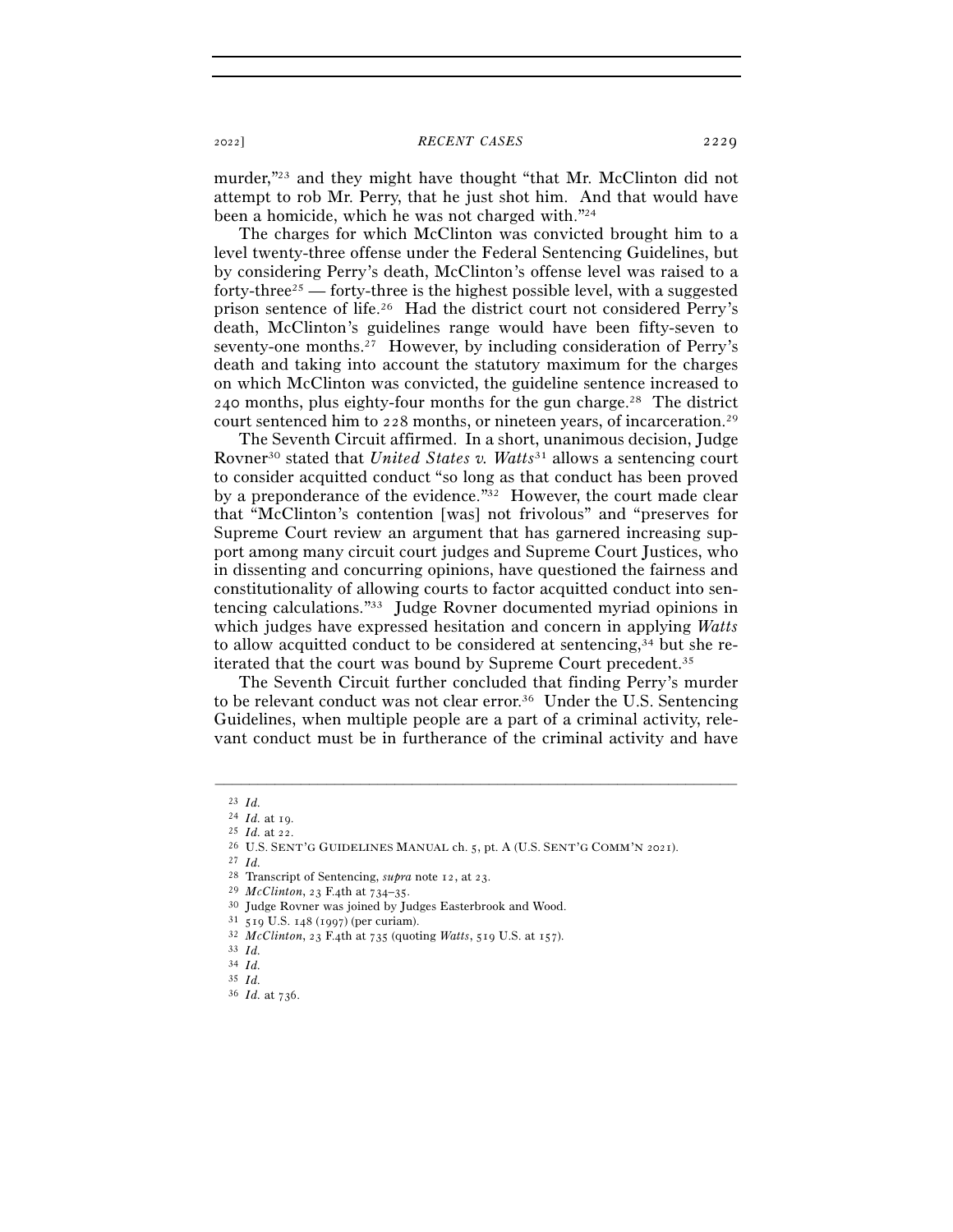occurred in the course of the criminal activity.37 Judge Rovner observed multiple precedents holding that the "distribution of proceeds of a robbery" is an act in furtherance of that robbery.<sup>38</sup>

 Judge Rovner further determined that Perry's murder was committed in the course of the robbery. Pointing to the fact that Perry was allegedly murdered over an argument on how to divide the drugs obtained from robbing the CVS not long after the robbery or far away from the CVS itself, Judge Rovner concluded that "Perry's murder clearly occurred in the course of the planned robbery."39 The court concluded that "[t]here is no doubt that under *Watts*, the murder was relevant conduct that could be used to calculate McClinton's sentence."40

Finally, the court addressed McClinton's claim that his prior counsel had been ineffective for failing to appeal his transfer from juvenile to adult court.41 At the court's prompting, McClinton's current counsel withdrew his ineffective-assistance claim; the court then denied McClinton's pro se motion for leave to file a supplemental brief as moot.42 By withdrawing the claim, McClinton's current counsel had preserved the claim for later litigation, which Judge Rovner concluded was the "only competent strategy" at this stage.<sup>43</sup>

Precedent did not foreclose a different outcome in *McClinton*. The Seventh Circuit proclaimed to be strictly bound by the Supreme Court's holding in *Watts* — but *Watts* noted that where the use of acquitted conduct "dramatically increase[s] the sentence," the district court may be required to use a higher evidentiary standard.<sup>44</sup> The Seventh Circuit has recognized this exception. Additionally, the Seventh Circuit's own opinions have provided criteria that indicate that *McClinton* falls squarely within this exception. The court abdicated its power to assess the district court's use of acquitted conduct in favor of relying on the Supreme Court to address the issue. The Supreme Court is unlikely to provide guidance on this issue, which leaves a concerning lack of constraints on the use of acquitted conduct at sentencing in the meantime.

In *McClinton*, the Seventh Circuit proclaimed that it was strictly bound by the Supreme Court's decision in *Watts* to uphold the district court's use of acquitted conduct in sentencing McClinton. But the Seventh Circuit failed to consider an exception left open in *Watts*. In *Watts*, the Supreme Court held that, in the specific cases under review,

<sup>37</sup> *Id.*

<sup>38</sup> *Id.*

<sup>39</sup> *Id.*

<sup>40</sup> *Id.*

<sup>41</sup> *Id.*<br>42 *Id.* at  $736-37$ .

<sup>42</sup> *Id.* at 736–<sup>37</sup>. 43 *Id.* at <sup>737</sup>. 44 United States v. Watts, 519 U.S. 148, 156 (1997) (per curiam).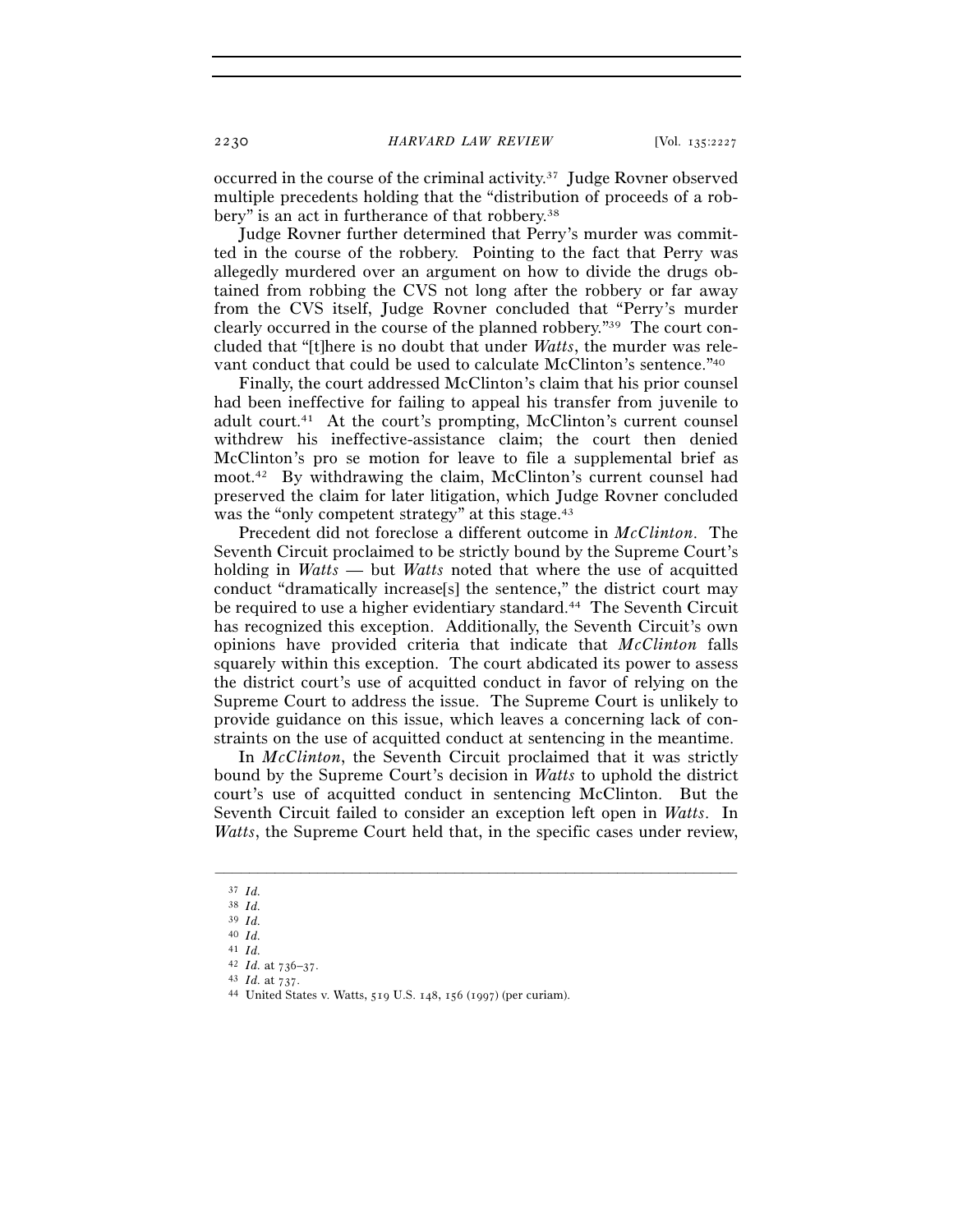## <sup>2022</sup>] *RECENT CASES* 2231

the acquitted conduct did not disproportionately increase the defendants' sentences relative to the base.45 The Court explicitly noted, however, that had the acquitted conduct "dramatically increase[d] the sentence," the evidentiary standard may have needed to be higher than a preponderance of the evidence, such as a "clear and convincing" standard.46 Because the facts of the cases in *Watts* "d[id] not present such exceptional circumstances," the Court "therefore d[id] not address that issue."47 The Court left open the question whether the Sixth Amendment may require a higher standard of proof at sentencing in these cases.48

No subsequent Supreme Court or Seventh Circuit decision has closed the door on this exception in *Watts*. Most circuits<sup>49</sup> have viewed the Court's decision in *United States v. Booker*50 — "which invalidated the mandatory features of the [Sentencing] Guidelines<sup> $n_{51}$ </sup> — as eliminating any due process arguments that defendants might raise in response to the use of relevant conduct at sentencing, which conceivably includes acquitted conduct thanks to *Watts*. In the aftermath of *Booker*, the Seventh Circuit fell on this side of the debate.<sup>52</sup> However, while the Seventh Circuit broadly indicated that post-*Booker* "there [wa]s no need for courts of appeals to add epicycles to an already complex set of (merely) advisory guidelines by multiplying standards of proof" at sentencing,53 the court seemed to leave open a carveout for *acquitted* conduct that dramatically increased a defendant's sentence.<sup>54</sup> That is, the Seventh Circuit acknowledged that "*Watts* survived *Booker*" and that *Watts* had left open the question "whether a sentence . . . that is based

<sup>45</sup> In *Watts*, the Supreme Court upheld district courts' use of acquitted conduct in two cases. *Id.* at 149. The acquitted conduct increased the base offense level by two levels in *United States v. Watts*, 67 F.3d 790 (9th Cir. 1995), and increased the guideline sentence from between fifteen and twenty-one to between twenty-seven and thirty-three months in *United States v. Putra*, 78 F.3d

<sup>1386 (9</sup>th Cir. 1996). Watts, 519 U.S. at 163 & n.2 (Stevens, J., dissenting).<br>
<sup>46</sup> Watts, 519 U.S. at 156 & n.2 (per curiam).<br>
<sup>47</sup> Id. at 156–57.<br>
<sup>48</sup> Justice Stevens confirmed that the Sixth Amendment demands a higher *States v. Booker*, 543 U.S. 220 (2005), noting that in *Watts* there wasn't "any contention that the sentencing enhancement had exceeded the sentence authorized by the jury verdict in violation of the Sixth Amendment."  $Id$ . at 240.

<sup>&</sup>lt;sup>49</sup> All but the Ninth Circuit have rejected the idea post-*Booker* that "[w]hen conduct proven at a sentencing hearing accounts for more of the sentence than the crime of conviction," a clear and convincing standard of proof is required. *See* Anthony LoMonaco, Note, *Disproportionate Impact: An Impetus to Raise the Standard of Proof at Sentencing*, 92 N.Y.U. L. REV. 1225, 1227, 1254–56 (2017) (outlining this "lopsided split," *id.* at 1254).<br>
<sup>50</sup> 543 U.S. 220.<br>
<sup>51</sup> LoMonaco, *supra* note 49, at 1255 (quoting Irizarry v. United States, 553 U.S. 708, 713 (2008)).<br>
<sup>52</sup> United States v. Reuter, 463 F.3d

<sup>53</sup> *Id.* at <sup>793</sup>. 54 *See, e.g.*, United States v. Placido-Santos, 303 Fed. App'x 346, 347 (7th Cir. 2008); United States v. Hurn, 496 F.3d 784, 788 (7th Cir. 2007); United States v. Horne, 474 F.3d 1004, 1007 (7th Cir. 2007).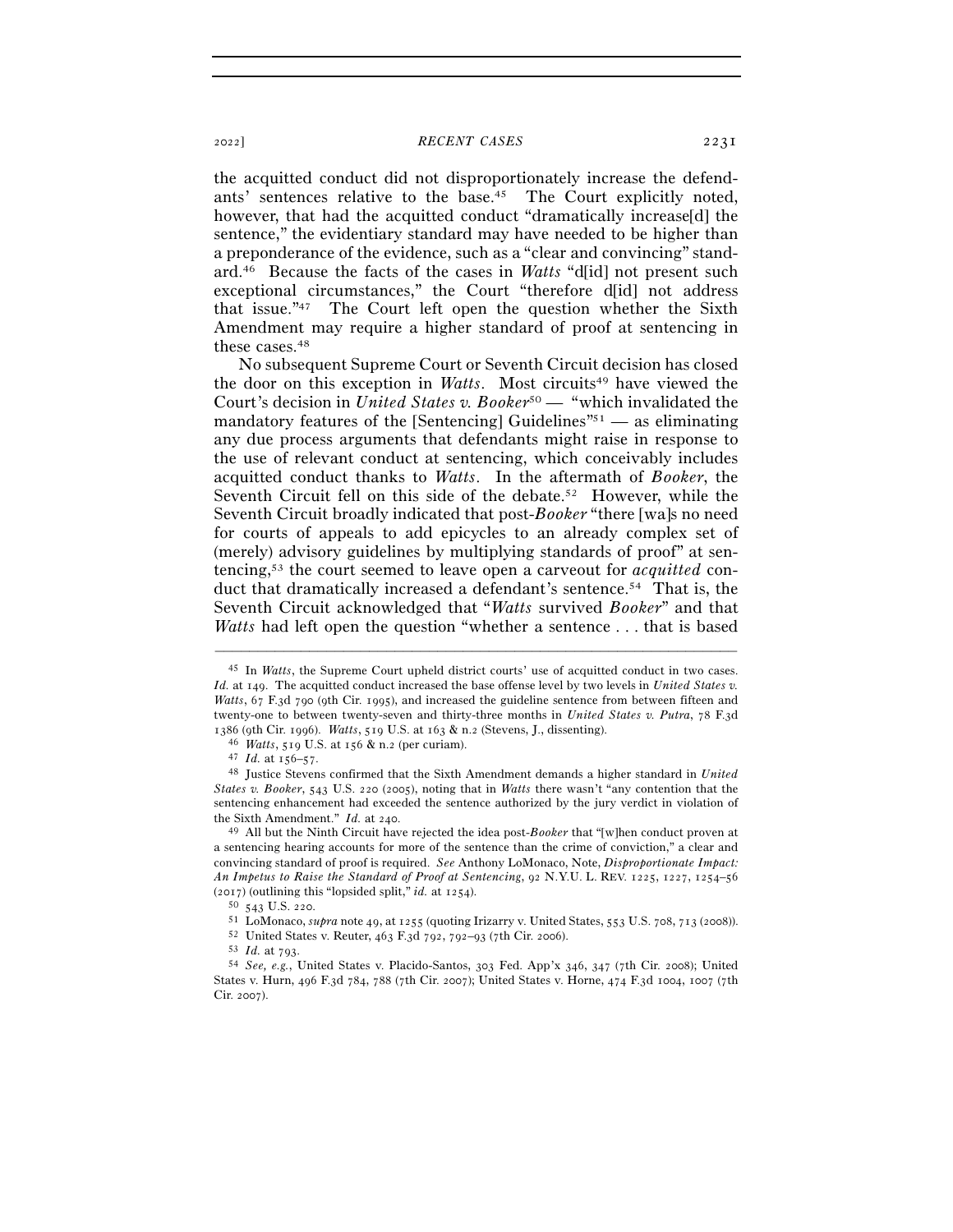almost entirely on acquitted conduct, violates due process when the district court applies a preponderance of the evidence standard rather than requiring clear and convincing evidence."55

Until the Supreme Court rejects the *Watts* exception, the Seventh Circuit should fully embrace it. While the court has not rejected the exception, it has not applied it either, leaving lower courts without concrete guidelines to determine what situations warrant application of the exception. Prior to *Watts*, the court indicated that the threshold was quite high.56 But post-*Booker*, the Seventh Circuit provided criteria that were less stringent. The increase in McClinton's sentence based on the acquitted conduct could constitute a "dramatic increase" under the more recent criteria. In *United States v. Hurn*, 57 the court indicated that a sentence "based almost entirely on acquitted conduct" might fall into the exception.58 And in *United States v. Horne*, 59 the court provided a more mathematical criterion — the court looked to the "midpoint of the lower guidelines range" and compared it to the actual sentence.<sup>60</sup> In *Horne*, this comparison showed that the difference was "less than half the sentence," which the court deemed insufficient to trigger the *Watts* exception, but still "considerable."61 Applying this same analysis to McClinton's sentence reveals a more significant difference. The midpoint of McClinton's original guidelines range was sixty-four months, and his actual sentence was  $228$  months<sup>62</sup> — the acquitted conduct increased McClinton's sentence by over three and a half times. This increase is almost double that contemplated in *Horne* and arguably meets the "almost entirely" standard set in *Hurn* as nearly seventy percent of McClinton's sentence was based on acquitted conduct. The panel should have analyzed the increase in McClinton's sentence under these criteria and found that it triggered the *Watts* exception; such an analysis and conclusion would have clarified the Seventh Circuit's stance on the *Watts* exception and provided guidance to the lower courts.

<sup>55</sup> *Hurn*, 496 F.3d at 788. In *United States v. Reuter*, 463 F.3d 792 (7th Cir. 2006), the court rejected the idea that consideration of relevant, *uncharged* conduct at sentencing might require a higher evidentiary standard. *See id.* at 792–93. Subsequently, the court noted without deciding that relevant *acquitted* conduct may require a clear and convincing evidentiary standard at sen-

tencing. *Hurn*, 496 F.3d at 788–89.<br><sup>56</sup> *See* United States v. Rodriguez, 67 F.3d 1312, 1322 (7th Cir. 1995); United States v. Porter, 23 F.3d 1274, 1277 (7th Cir. 1994); United States v. Masters, 978 F.2d 281, 286–87 (7th Cir. 1992). These

 $^{57}$  496 F.3d 784.<br> $^{58}$  Id. at 788; see also Placido-Santos, 303 Fed. App'x at 347 (citing Hurn as an example of an extreme sentencing increase).

<sup>59</sup> <sup>474</sup> F.3d <sup>1004</sup>. 60 *Id.* at <sup>1007</sup>. 61 *Id.*

<sup>62</sup> *McClinton*, 23 F.4th at 735.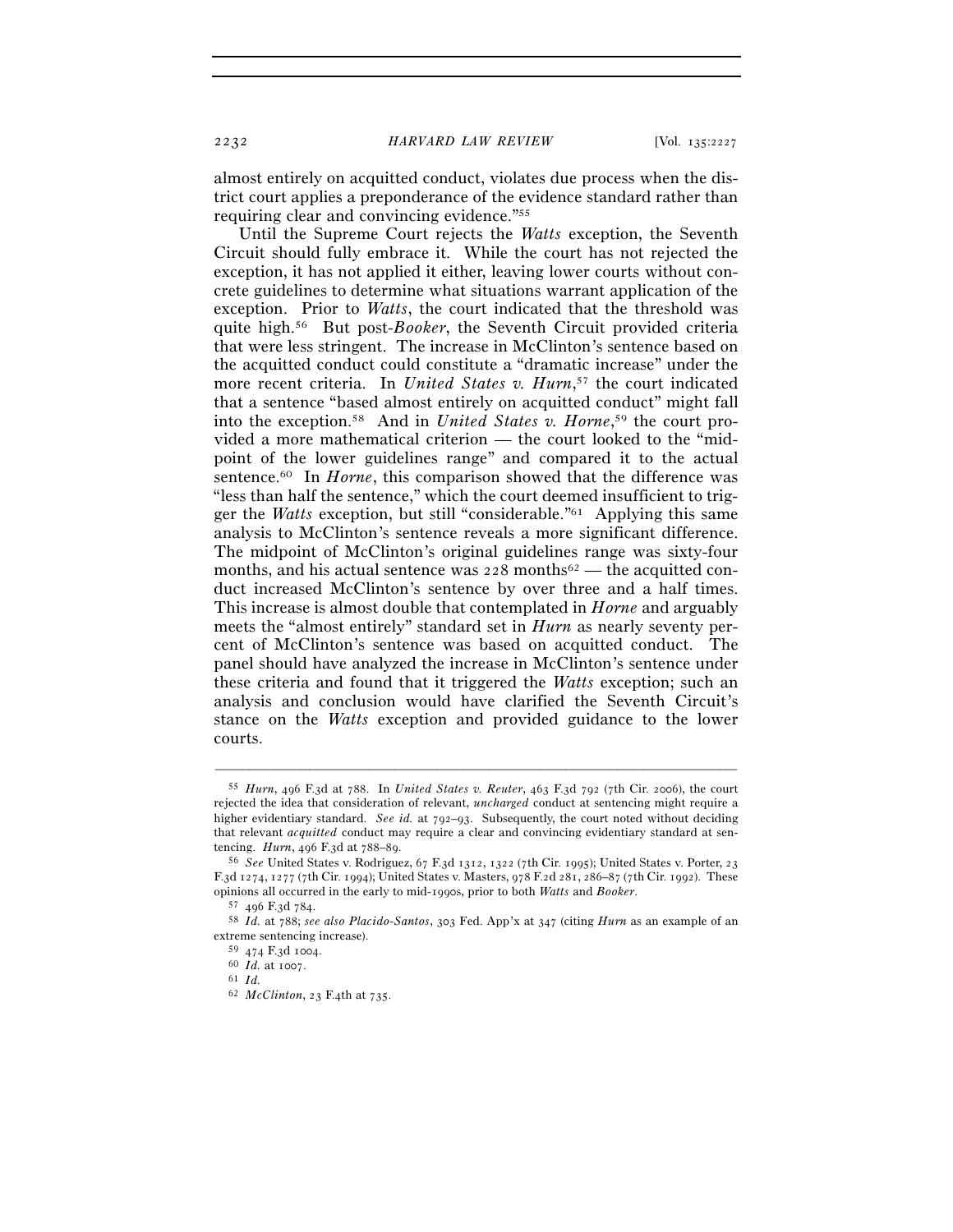## <sup>2022</sup>] *RECENT CASES* 2233

But the panel did not acknowledge the *Watts* exception, relying instead on the Supreme Court to remedy the injustices found in cases like *McClinton*. 63 This faith was misplaced. The Court has shown a distinct lack of appetite for reconsidering the use of acquitted conduct at sentencing, repeatedly denying certiorari in cases that bear a striking resemblance to *McClinton*<sup>64</sup> despite growing outcry from courts, legal scholars, and the public alike.<sup>65</sup> In the meantime, it is left to the lower courts to take action. And this action is within courts' discretion — as then-Judge Kavanaugh noted: "[E]ven in the absence of a change of course by the Supreme Court, or action by Congress or the Sentencing Commission, federal district judges have power in individual cases to disclaim reliance on acquitted or uncharged conduct."66 But for district court judges to begin to exercise their discretion in this manner, guidance from circuit courts is necessary.

By not applying the *Watts* exception, the Seventh Circuit failed to provide any meaningful constraints on the district court's use of acquitted conduct at sentencing. *McClinton* is only one recent example of the Seventh Circuit's failure to require a higher evidentiary standard for the use of acquitted conduct at sentencing.67 This practice threatens to undermine core values in our American criminal legal system: the right to a fair trial68 and the role of the jury.69 The Seventh Circuit itself has

–––––––––––––––––––––––––––––––––––––––––––––––––––––––––––––

Jones v. United States, 574 U.S. 948 (2014), *denying cert. to* 744 F.3d 1362 (D.C. Cir. 2014); Hurn v. United States, 552 U.S. 1295 (2008), *denying cert. to* <sup>496</sup> F.3d 784 (7th Cir. <sup>2007</sup>). 65 *See, e.g.*, Barry L. Johnson, *The Puzzling Persistence of Acquitted Conduct in Federal* 

*Sentencing, And What Can Be Done About It*, 49 SUFFOLK U. L. REV. 1, 42 (2016); Yalinçak, *supra* note 2, at 676; Mark T. Doerr, Note, *Not Guilty? Go to Jail. The Unconstitutionality of Acquitted-Conduct Sentencing*, 41 COLUM. HUM. RTS. L. REV. 235, 252–56 (2009); Megan Sterback, Comment, *Getting Time for an Acquitted Crime: The Unconstitutional Use of Acquitted Conduct at Sentencing and New York's Call for Change*, 26 TOURO L. REV. 1223, 1224–25 (<sup>2011</sup>). 66 United States v. Bell, 808 F.3d 926, 928 (D.C. Cir. 2015) (Kavanaugh, J., concurring in denial

of rehearing en banc). 67 *See, e.g.*, *Bravo*, 26 F.4th 387; United States v. Rollerson, 7 F.4th 565 (7th Cir. 2021); United

States v. Gonzalez, 765 F.3d 732 (7th Cir. 2014).<br>
<sup>68</sup> See Bell, 808 F.3d at 928 (Kavanaugh, J., concurring in denial of rehearing en banc).<br>
<sup>69</sup> See, e.g., Yalinçak, *supra* note 2, at 717; Jim McElhatton, *"Juror No.* 

*Sentencing*, WASH. TIMES (May 3, 2009), https://www.washingtontimes.com/news/2009/may/03/ juror-no-6-questions-rules-of-sentencing [https://perma.cc/8U8Q-RDAS].

<sup>63</sup> The panel made clear that McClinton's claim had been "preserve[d] for Supreme Court review." *Id.* The court made similar remarks in *United States v. Bravo*, 26 F.4th 387 (7th Cir. 2022), noting that the defendant had "preserved this point for further consideration in the Supreme Court or Congress." *Id.* at 399. In March 2022, the House passed a bill, Prohibiting Punishment of Acquitted Conduct Act of 2021, H.R. 1621, 117th Cong. (2021), that would prohibit the consideration of acquitted conduct at sentencing. A similar bill has been advanced to the Senate. *See* Douglas A. Berman, *US House Overwhelmingly Votes, By a Margin of 405-12, For "Prohibiting Punishment of Acquitted Conduct Act of 2021,*" SENT'G L. & POL'Y (Mar. 29, 2022, 8:44 AM), https://sentencing.typepad.com/sentencing\_law\_and\_policy/2022/03/us-house-overwhelmingly-votesby-a-margin-of-405-12-for-prohibiting-punishment-of-acquitted-conduct-.html [https://perma.cc/ <sup>6</sup>JEP-77E<sup>4</sup>]. 64 *E.g.*, Bell v. United States, 137 S. Ct. 37 (2016), *denying cert. to* <sup>795</sup> F.3d 88 (D.C. Cir. 2015);